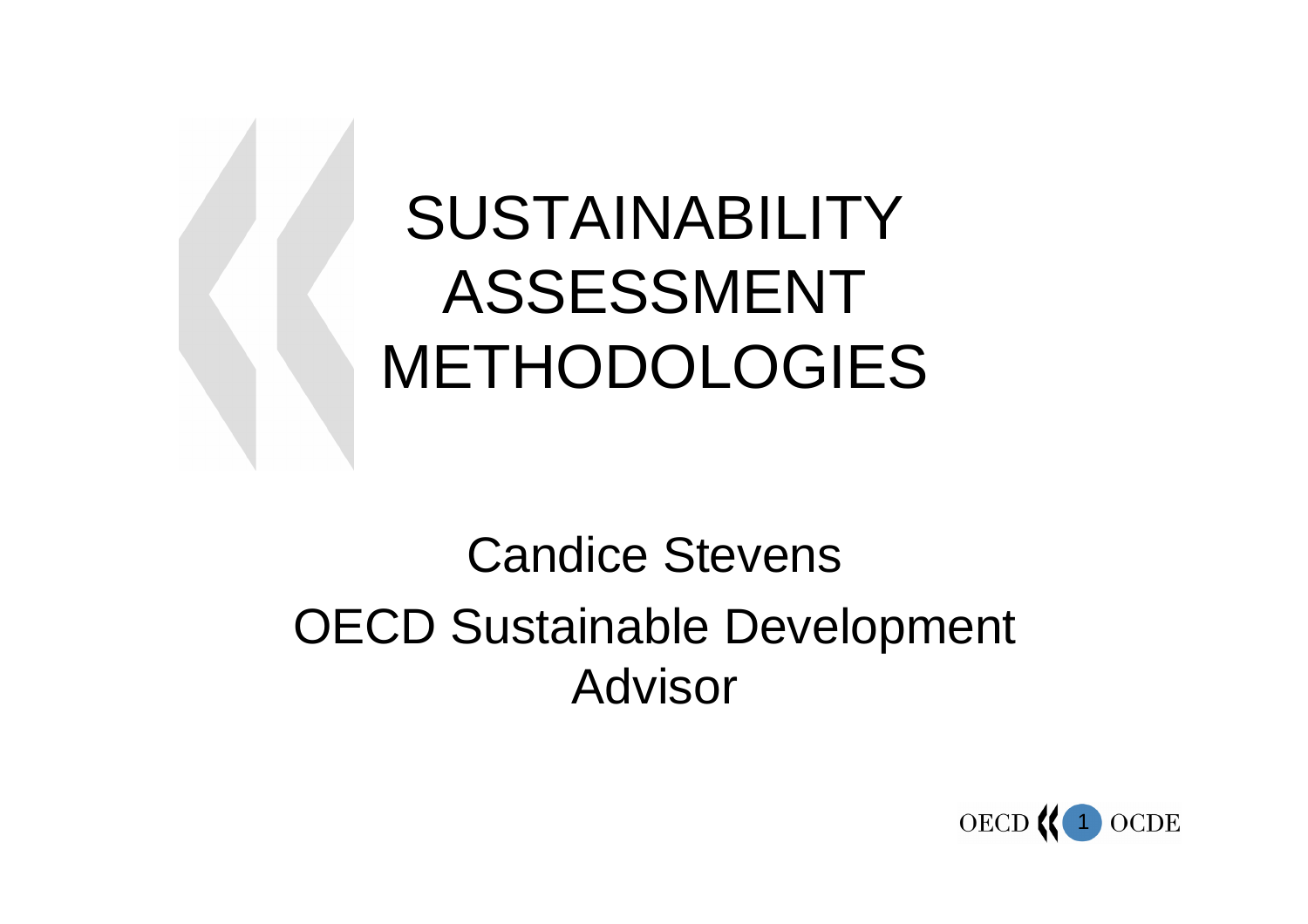#### *What is the current landscape for impact assessments?*

- <sup>Q</sup> Types sustainability, integrated, regulatory, environmental, economic
- <sup>Q</sup> Levels local, national, regional, sectoral, international
- Targets policies, programmes, projects, regulations, agreements
- Timing before (ex ante), during, after (ex post)

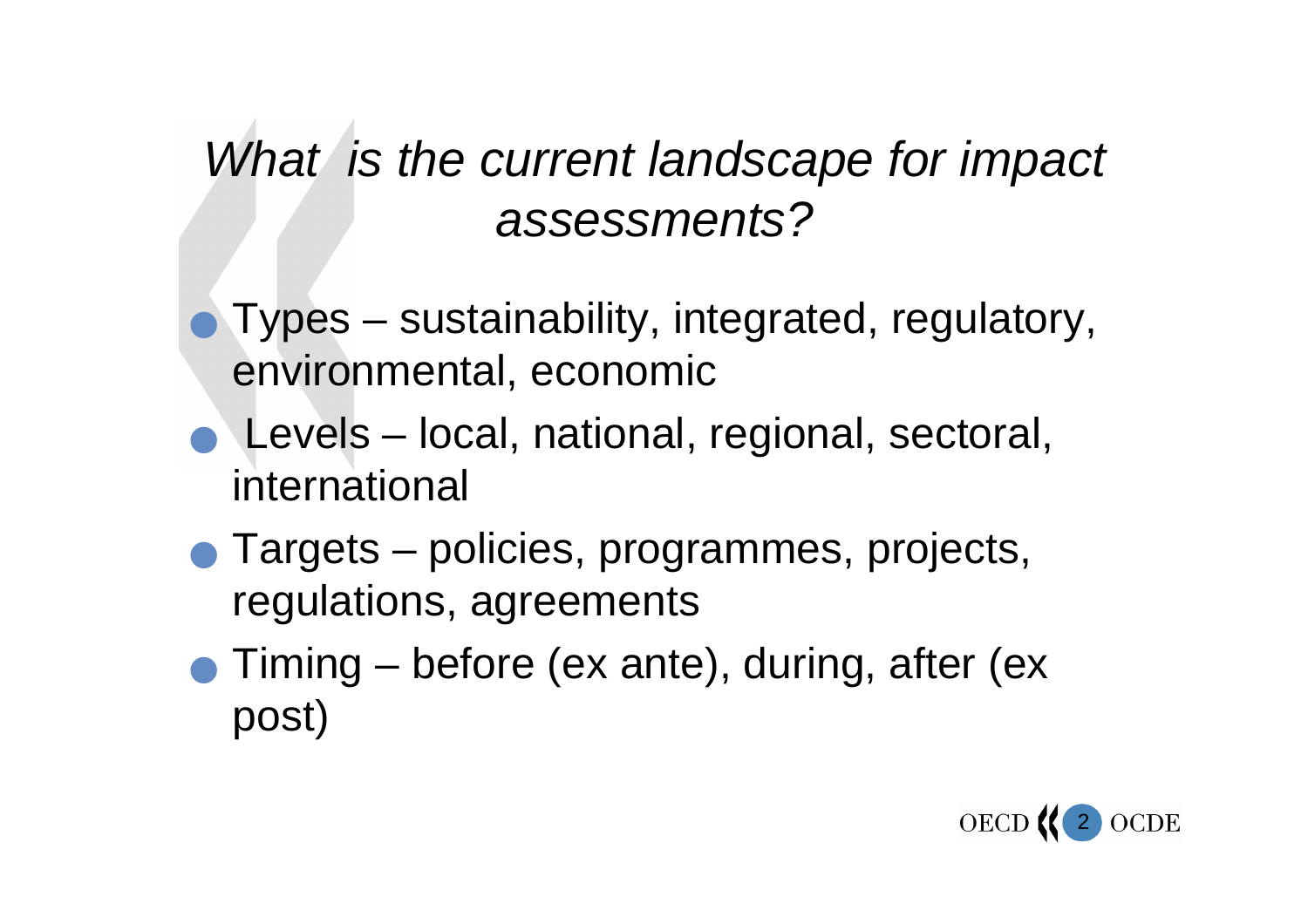*What makes an impact assessment "sustainable"?*

- **Examines LONG-TERM flows,** investments and effects
- **Examines economic, environmental and** social impacts in equal measure
- **O** Identifies synergies and trade-offs across domains
- **Respects open and transparent** processes

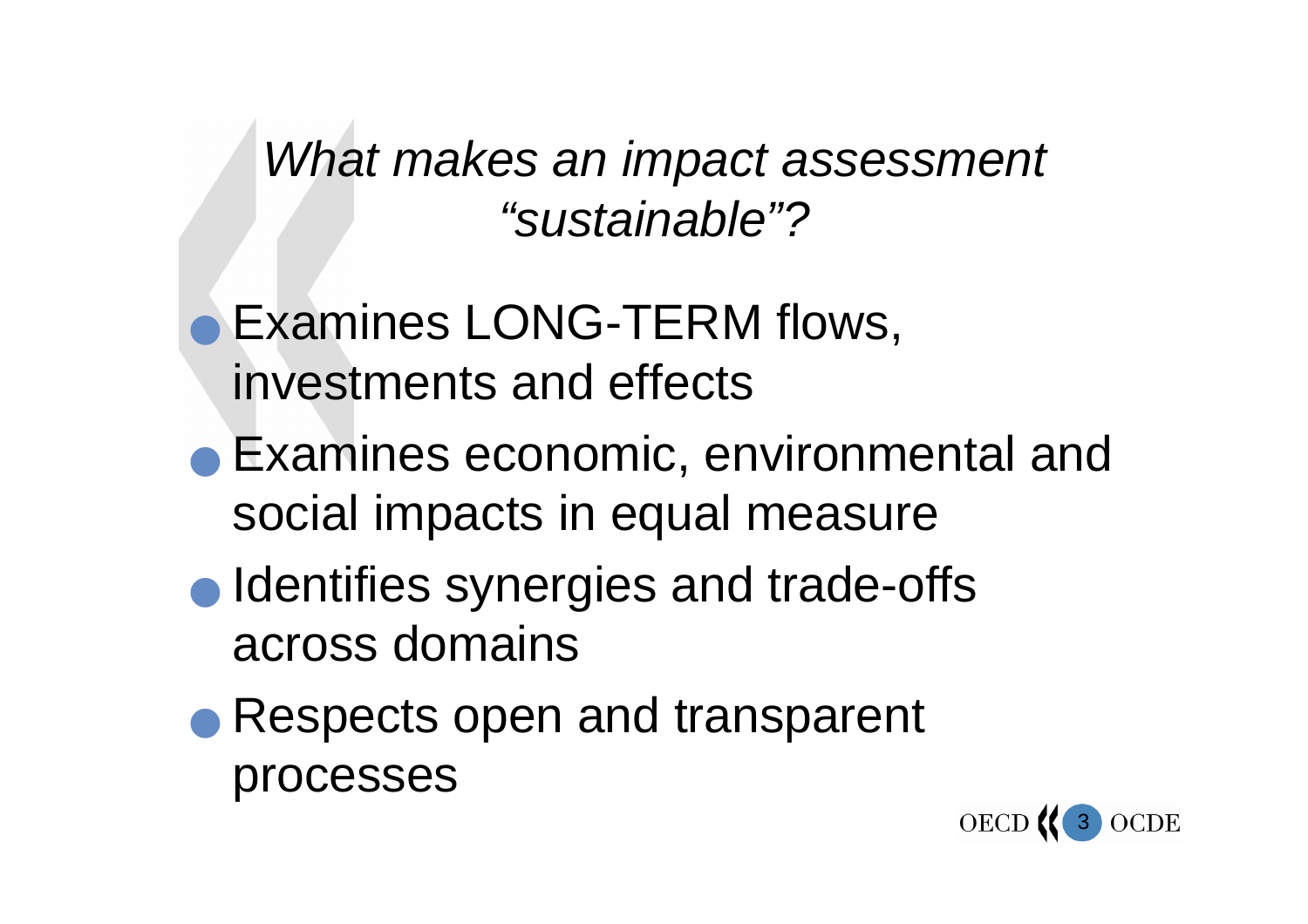## *What should be the relationship to other types of assessments?*

- Integrate sustainability criteria into other assessment approaches
- **Conduct assessments separately and** use sustainability assessments as integrating mechanism
- <sup>Q</sup> Merge all approaches into overarching sustainability assessments
- **Develop general methodology for** "impact assessments"

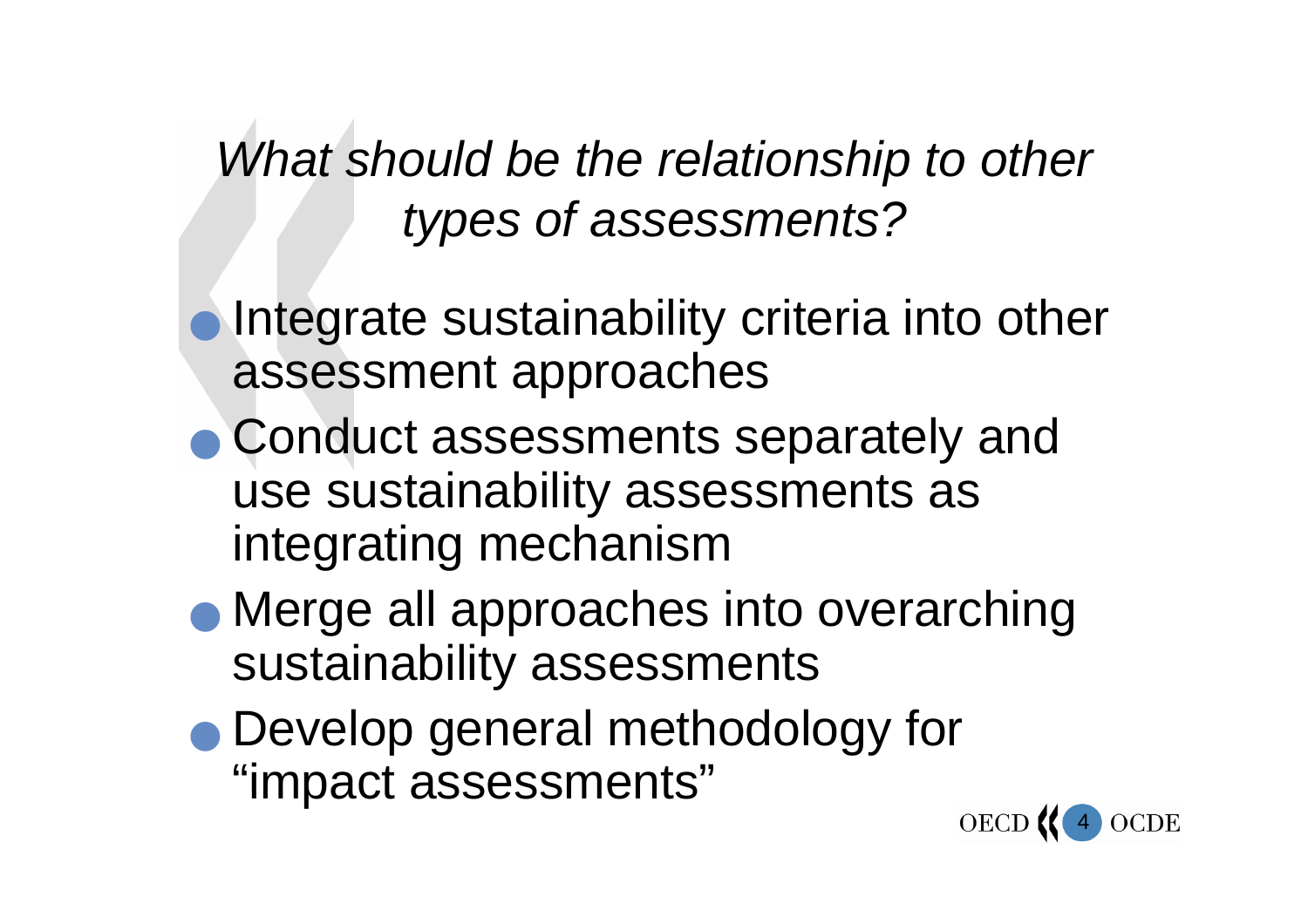#### *What are the main steps for sustainability assessments?*

- Relevance analysis -- is sustainability relevant?
- **Scoping analysis** what are the extent/depth, procedures and tools for the assessment?
- **Impact analysis** -- what are the short-and long-term economic, environmental and social impacts?
- **Comparative analysis** what are the major synergies, conflicts and trade-offs?
- **Associative analysis** what measures can be put in place to mitigate harmful impacts?
- <sup>Q</sup> **Political analysis** which path is the least-cost (economic, environmental and social) option?

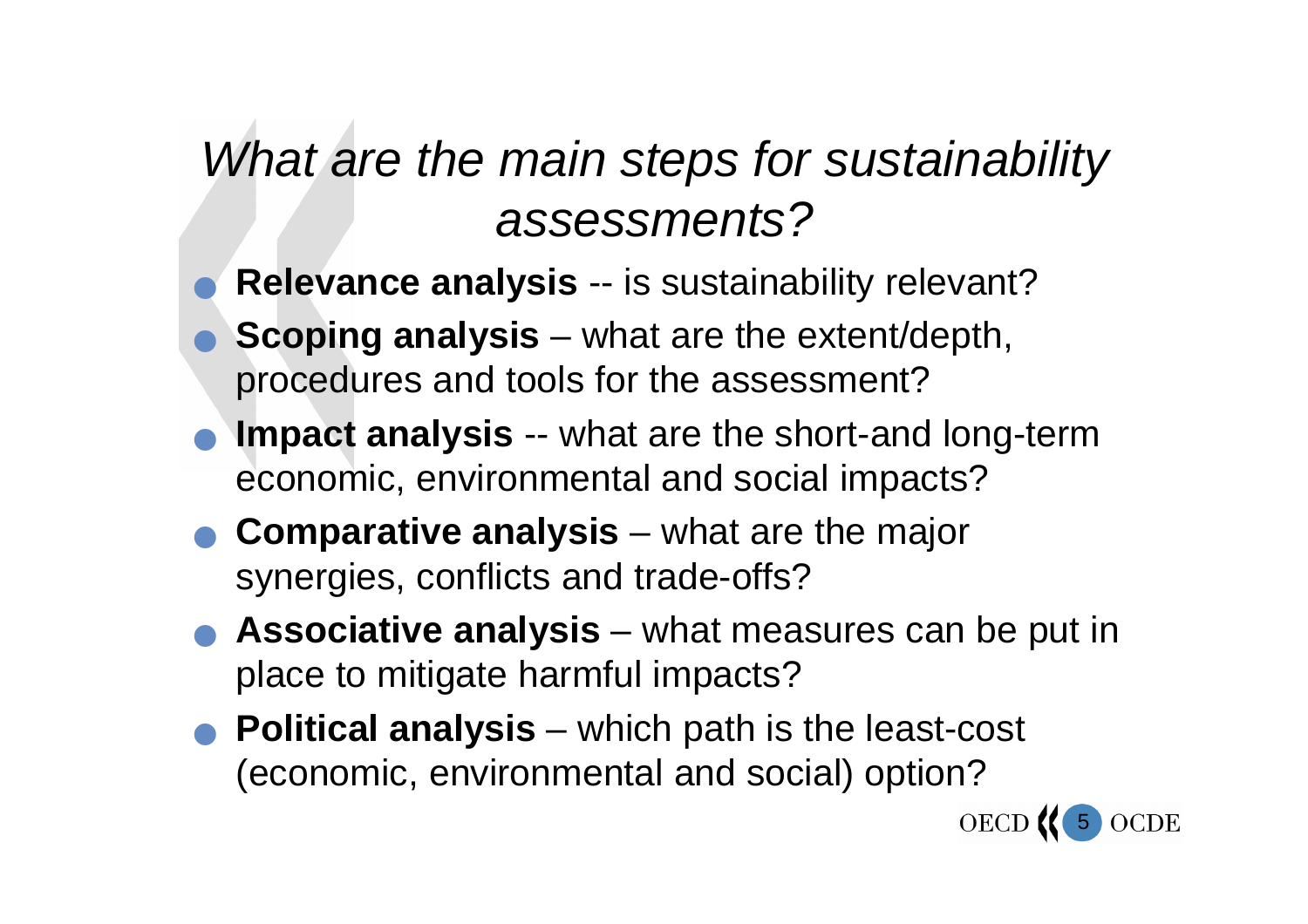*What are the main sustainability assessment tools?* 

- Economic cost/benefit analysis, modelling, regressions, scenarios
- Environmental life-cycle analysis, material flows, resource accounting, NAMEA, ecological footprint
- <sup>Q</sup> Social sustainable livelihoods, human and social capital measurement, participatory processes

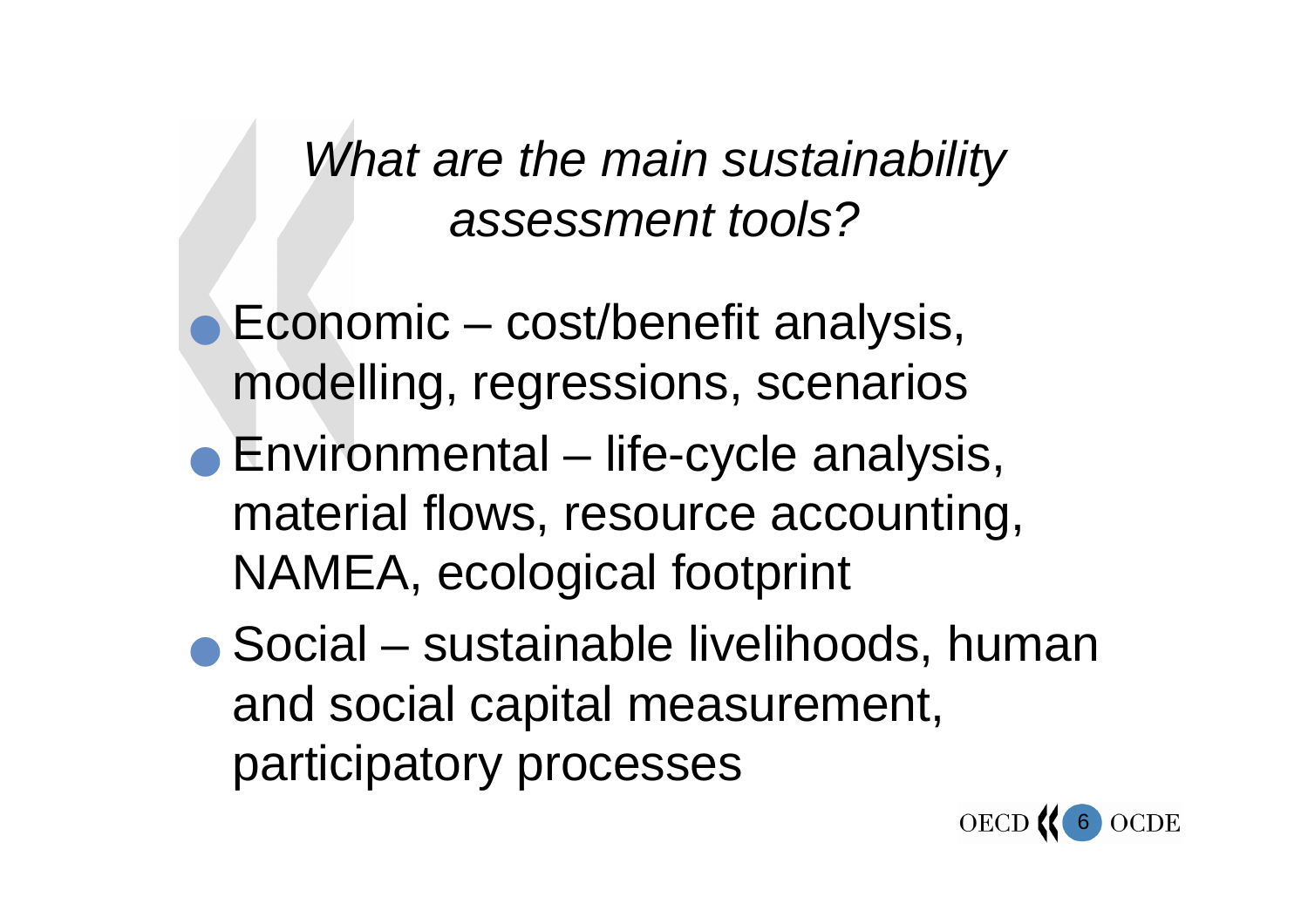#### *How can synergies and trade-offs be identified?*

- <sup>Q</sup> Comparative value analysis impacts are scored according to pre-set values
- $\bullet$  Utility analysis impacts are rated on a uniform scale and weighted
- $\bullet$  Cost-benefit analysis positive and negative impacts are assigned monetary values and compared
- Multi-criteria analysis both quantitative and qualitative impacts are ranked on pre-set criteria
- Risk assessment degrees of risk reduction identified with pre-set risk thresholds

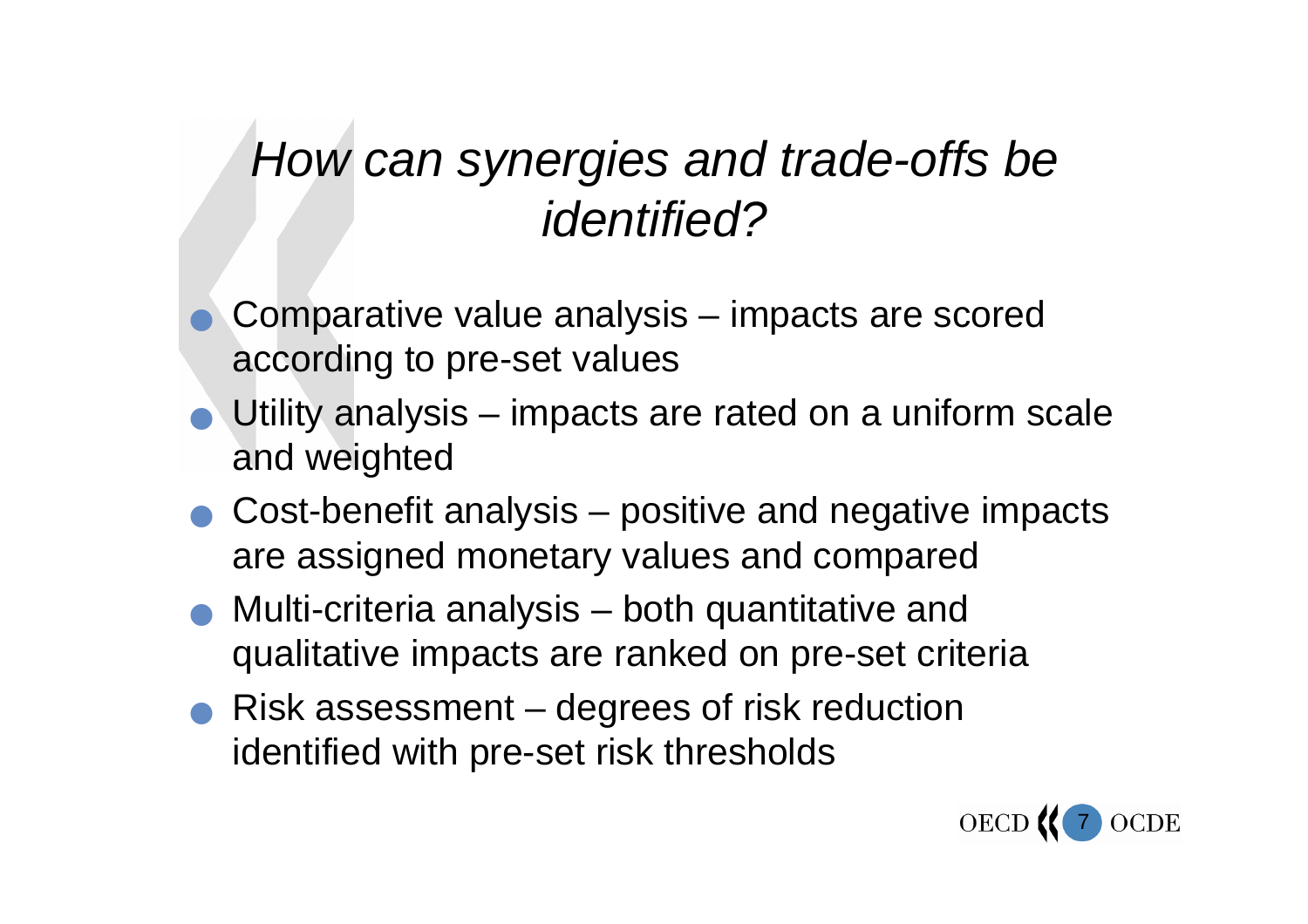### *How can long-term and intergenerational concerns be identified?*

- <sup>Q</sup> **Capital indicators** assess stocks and flows of economic, environmental, human and social capital according to discount rates
- **Trend lines** identify positive, negative or constant
- **Irreversibility** determine degree to which effects can be reversed
- **Burden-shifting** determine degree to which negative impacts are shifted to future generations
- <sup>Q</sup> **Cost of inaction** estimate long-term costs of failure to act at present

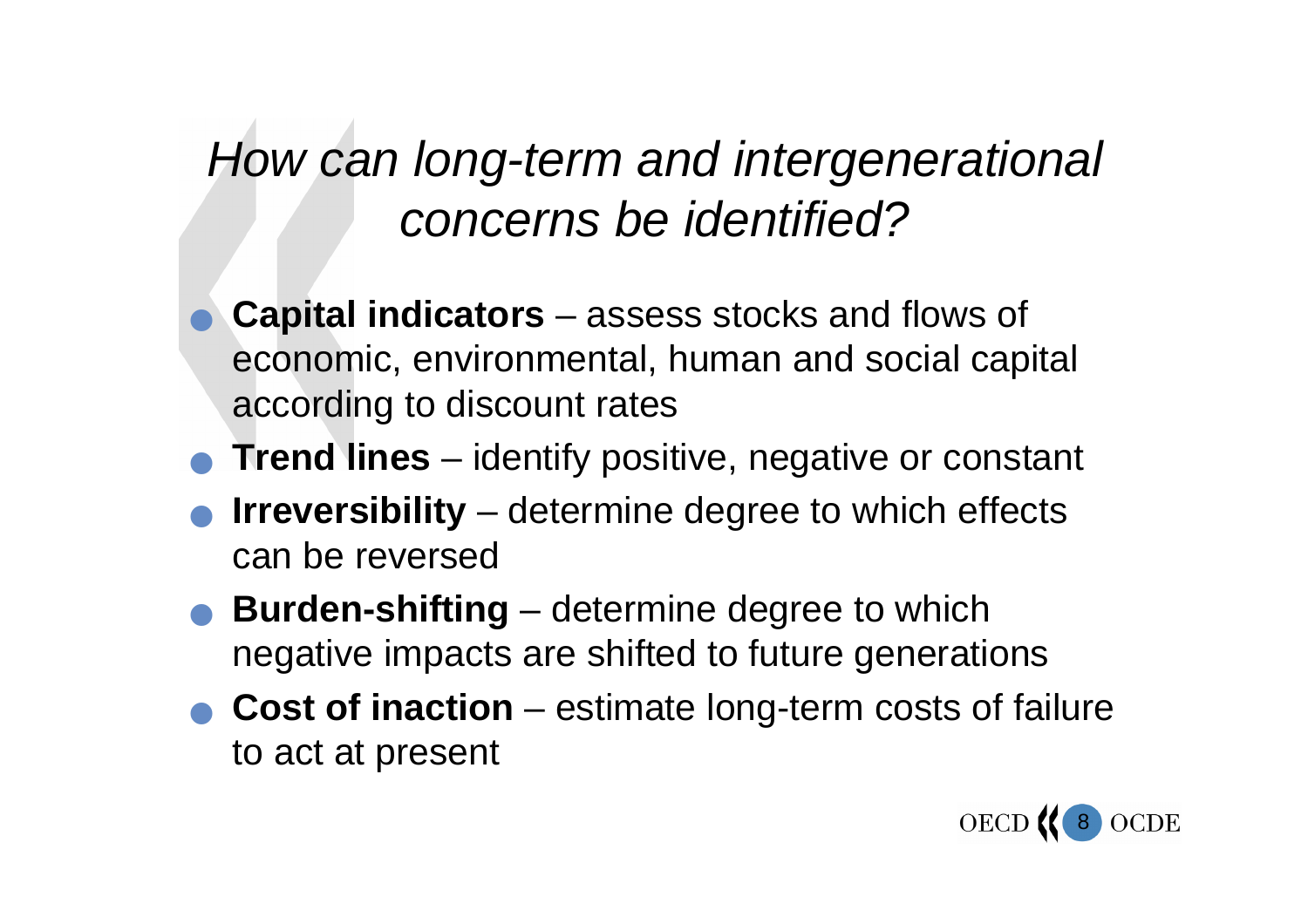### *What are the important procedural aspects of sustainability assessments?*

- <sup>Q</sup> Which agency should carry out the assessment and which other agencies should be involved?
- **How and at which stages should stakeholders/civil** society be involved and consulted?
- How and to whom should the assessment results be communicated?
- $\bullet$  What is the legal and political status of the assessment recommendations?
- <sup>Q</sup> To what extent should sustainability assessments be mandated and embedded in existing procedures?

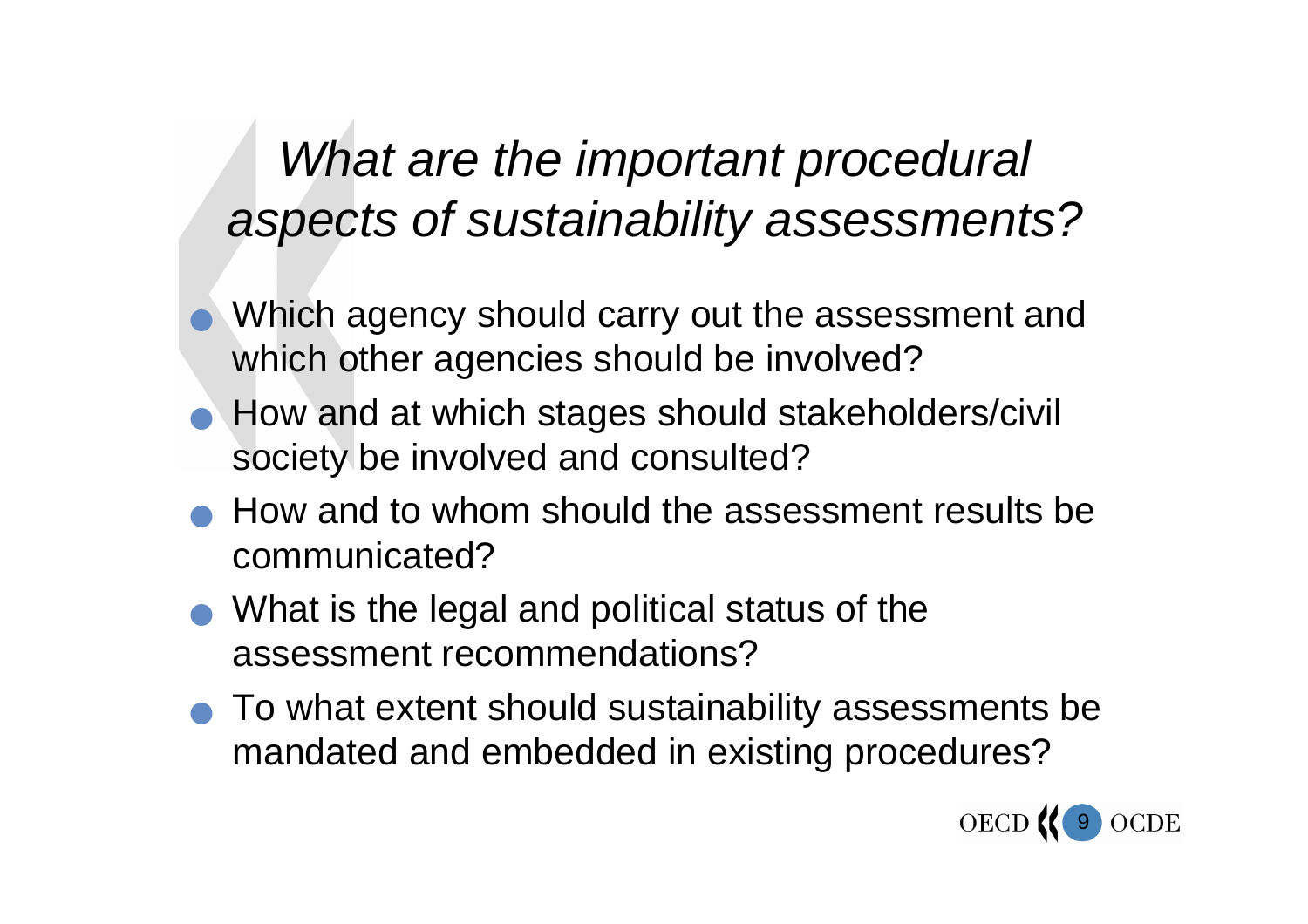### *What are the main difficulties with sustainability assessments?*

- Giving equal attention to the three spheres and adequate attention to the longer-term
- **Assigning monetary values to environmental and** social assets for comparisons
- Identifying trade-offs presenting positive vs. negative assessments in the three spheres on a comparable basis
- Reconciling conflicts between economic, environmental and social goals and providing the basis for political decisions